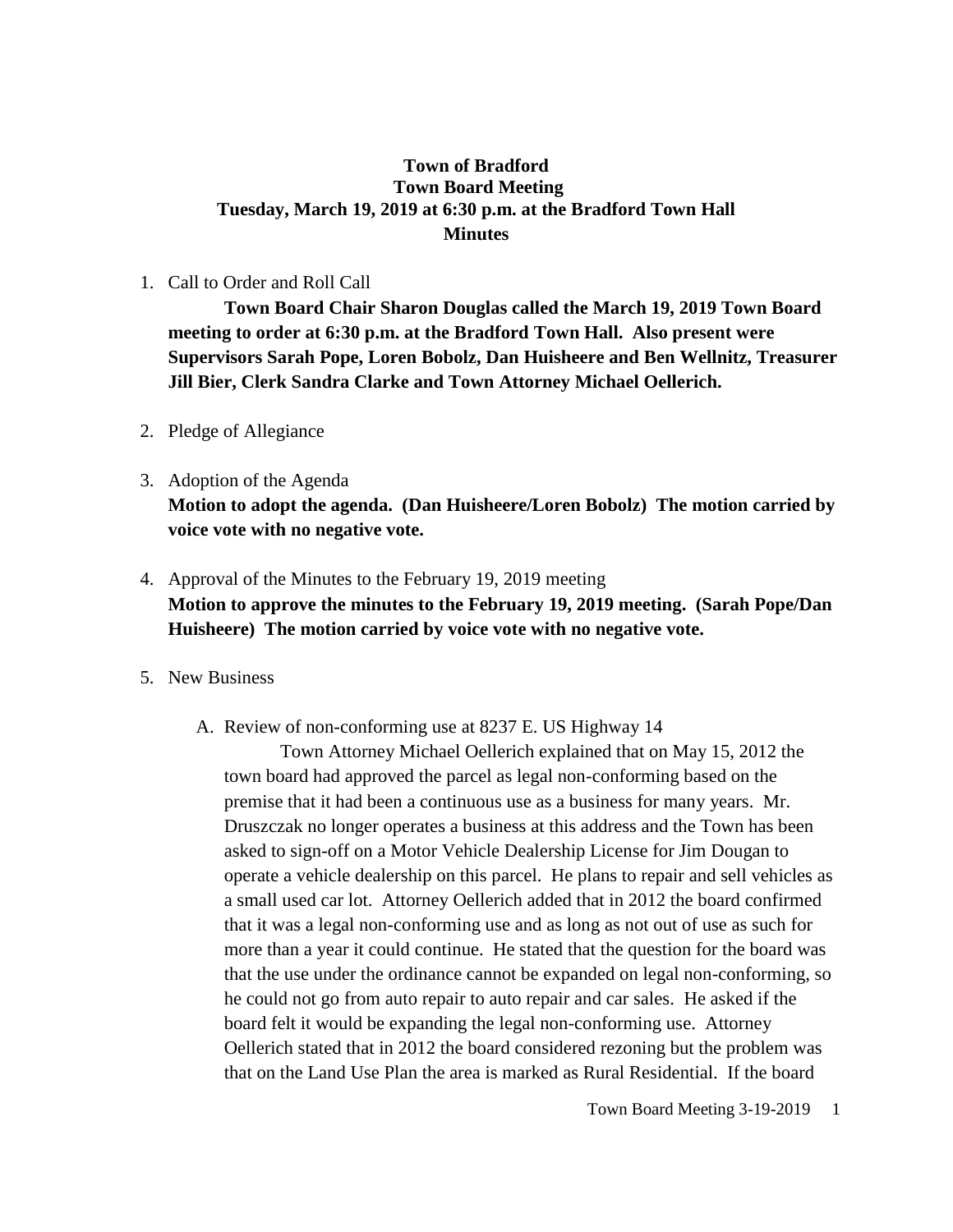were to rezone it would need to be rezoned to B-1 (Local Commercial District), and that would require a change of the Land Use Plan. Mr. Dougan stated that he would be cleaning up the lot and would have 10-15 cars and at the most 20 cars and motorcycles. He would not be advertising as a repair shop but would do small repairs cars he was selling. His hours would be 10am-6pm during the week and 9am-5pm on Saturday. Attorney Oellerich advised that the board could limit the number with an agreement with Jim Dougan,

**Motion to allow up to no more than 15 cars as a legal non-conforming use. (Sarah Pope/Loren Bobolz)** 

**Roll Call Vote:**

.

**Sarah Pope, "Yes."**

**Loren Bobolz, "Yes."**

**Dan Huisheere, "Yes."**

**Ben Wellnitz, "Yes."**

**Sharon Douglas, "Yes." The motion carried unanimously.**

Chair Sharon Douglas signed Jim Dougan's application for a dealership license and added, "Approved as a legal non-conforming use."

B. Representative of the Delavan Darien School District Board

A representative from the Delavan Darien School District reported on the accomplishments, programs and activities in the school district.

C. Representative of Clinton School District

Superintendent Jim Brewer and School Board Members Sheri Mullooly, Mike Birkholz and Gary Gilbank provided information on the upcoming referendum that will be on the ballot for the April 2<sup>nd</sup> Spring Election.

D. Discussion and action on Town Insurance renewal

The renewal cost for the Town insurance would be \$5291.00 without adding Inland Marine coverage or \$5541.00 with the Inland Marine Coverage. **Motion to approve the cost of the insurance for \$5291.00. (Ben Wellnitz/Sarah Pope) Roll Call Vote: Sarah Pope, "Yes." Loren Bobolz, "Yes." Dan Huisheere, "Yes." Ben Wellnitz, "Yes." Sharon Douglas, "Yes." The motion carried unanimously.**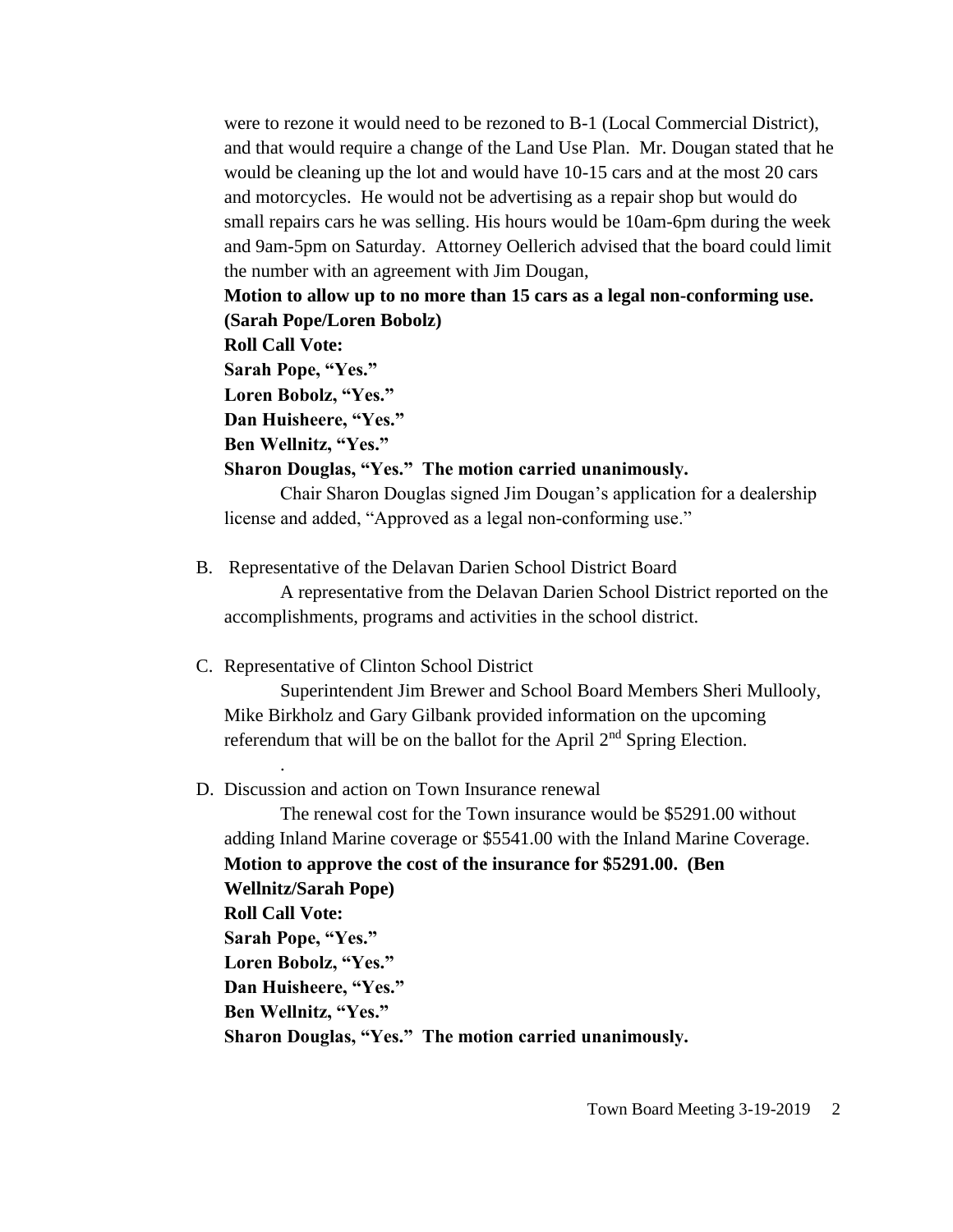Concerning the Treasurer's Bond, only one town out of the 20 in the County has a bond and the others, including the Town of Bradford, have ordinances. A bond would cover the amount of taxes that go to the County.

- E. Discussion and action on having Town Attorney codify ordinances adopted since last Code revision **Motion to have the attorney codify the ordinances approved since the last revision of the code in March of 2016. (Ben Wellnitz/Loren Bobolz) The**
- F. Discussion and action on roadside mowing contract

**motion carried by voice vote with no negative vote.**

Chair Sharon Douglas opened the bid received for roadside mowing. Bill Johns' bid was for the same price as the last contract. Chair Sharon Douglas stated that Bill Johns is to report to Dan Huisheere when he has completed each of the first, second and third mowing's.

**Motion to approve a three-year contract the same as last year. (Sarah Pope/Loren Bobolz) The motion carried by voice vote with no negative vote.**

- G. Discussion and action on Town Advocacy Council membership **Motion to approve the membership for the Town Advocacy Council. (Sarah Pope/Dan Huisheere) The motion carried by voice vote with no negative vote.**
- H. Discussion and action on board member's lists of signs needing replacement Board members presented lists of signs needed in their sections of roads.
- I. Discussion and action on report by Fire District Representative

Loren Bobolz and Sharon Douglas attended the Fire District Board meeting. Sharon Douglas reported that Don Esselmen is the Town's current citizen representative to the fire district board and has requested to resign, due to conflicts with his work, when a replacement could be found. Loren Bobolz asked Mike Mullooly who consented to replace Don Esseleman. Chair Sharon Douglas stated that she was going to appoint Mike Mullooly to the Fire District Board for a two-year term.

**Motion to appoint Mike Mullooly to the Fire District Board for a two-year term. (Dan Huisheere/Loren Bobolz) The motion carried by voice vote with no negative vote.**

**Motion to reappoint Loren Bobolz as the Town Board representative to the Fire District Board. (Sharon Douglas/Dan Huisheere) The motion carried by voice vote with no negative vote.**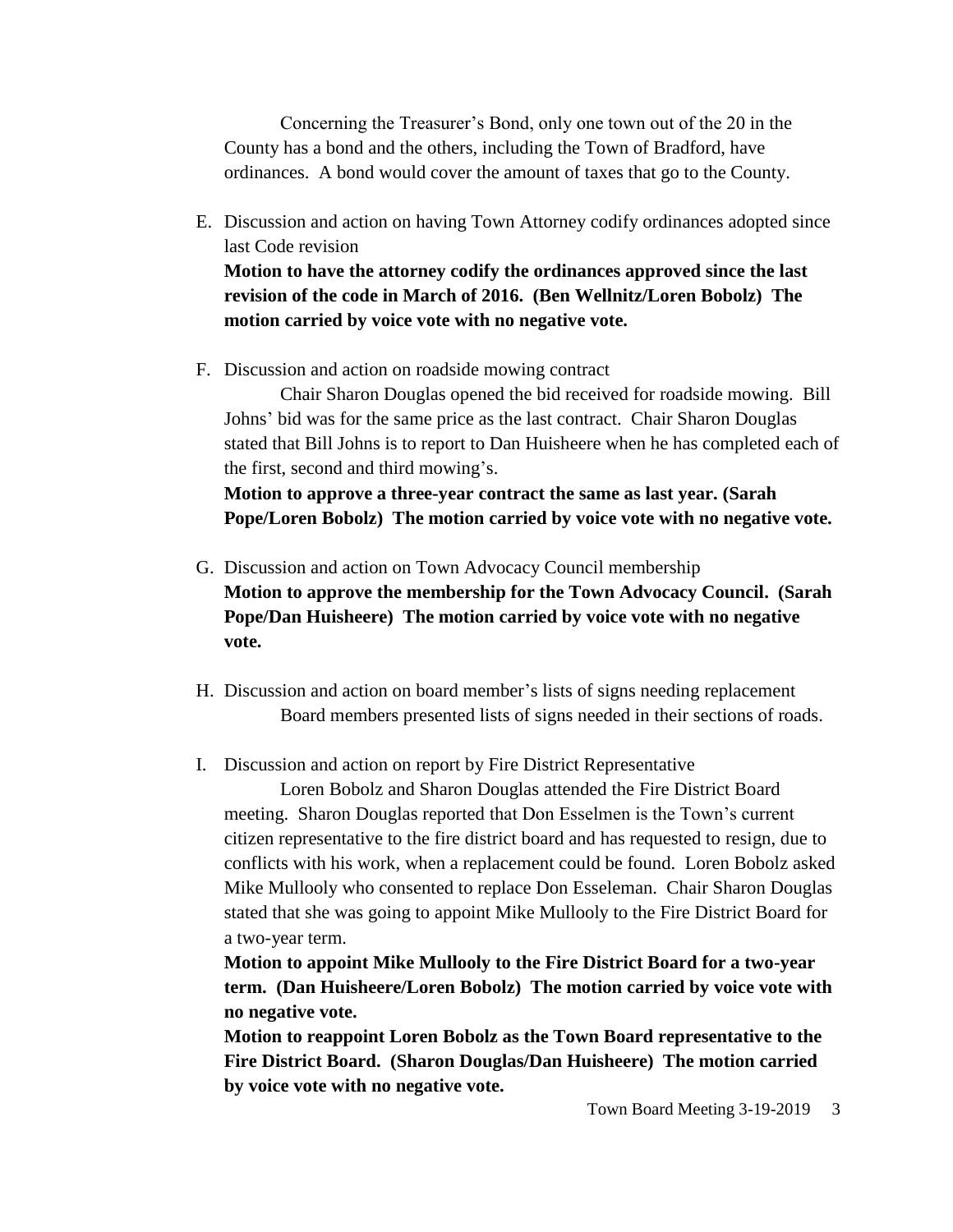Chief Wright had reported that they had 13 fire runs and 35 EMS runs with a total of runs to date this year at 98 runs. They also responded to some mutual aid calls. Fire training focused on their consumption/SCBA recertification. The fire department participated in a fund raiser for Vets Roll. Phase training is continuing and they continue to redevelop training programs and will start a recruitment process for a summer Fire Class where they will be talking to High School students. The loan for the fire gear and ambulance will be paid off and approximately \$22,000.00 will be left. The Fire District Board will discuss whether this should be applied to the engine loan. The fire engine is going in for brake repair and they had the station furnace checked over.

J. Discussion and action on Zoning Officer Report

There were no permits issued in January. A permit was issued by MZIS for replacement of a furnace for Wetmore Farms Inc. in February.

- K. Discussion and action on Supervisors' evaluation of their sections of roads Sarah Pope reported that she had received a call about the pothole on B-C Townline Road. Sharon Douglas reported that she and Wayne Douglas had put gravel in the pothole by the railroad tracks in Avalon as a temporary fix until they can get cold patch. She asked the Board if they wanted to continue with Ideal Midwest LLC for pot hole filling.
- L. Discussion and action on roadwork, including but not limited to tree trimming, culvert repair and replacement, ditching, shouldering, maintenance including replacement of signs and posts, paver repair, pot hole filling, Creek Road and Emerald Grove Bridge Projects, Capital Improvement Plan

Chair Sharon Douglas reported that she met with Matt Yoss on Emerald Grove Road at the area of the culvert south of Avalon Road. He said he could fix the area by saw cutting the asphalt and installing limestone and pave it with HMA. If they wait until May and he can do it all at once it would be \$2134.00 If they saw cut, install limestone now and let it compact and pave later it would be an additional \$300.00 for a total of \$2434.00.

**Motion to have Matt Yoss do the sawcut and installation of limestone as soon as possible and wait to have it paved. (Ben Wellnitz/Loren Bobolz) The motion carried by voice vote with no negative vote.**

Chair Sharon Douglas reported that she had met with Todd from Scott Construction and they toured and assessed Emerald Grove Road from Larsen Road to Creek Road and Creek Road from the culvert or pavement change to the pavement change at the La Prairie Townline. Emerald Grove Road measures 59.12 feet by 20 feet and Creek Road measures 2793 feet by 20 feet.

Town Board Meeting 3-19-2019 4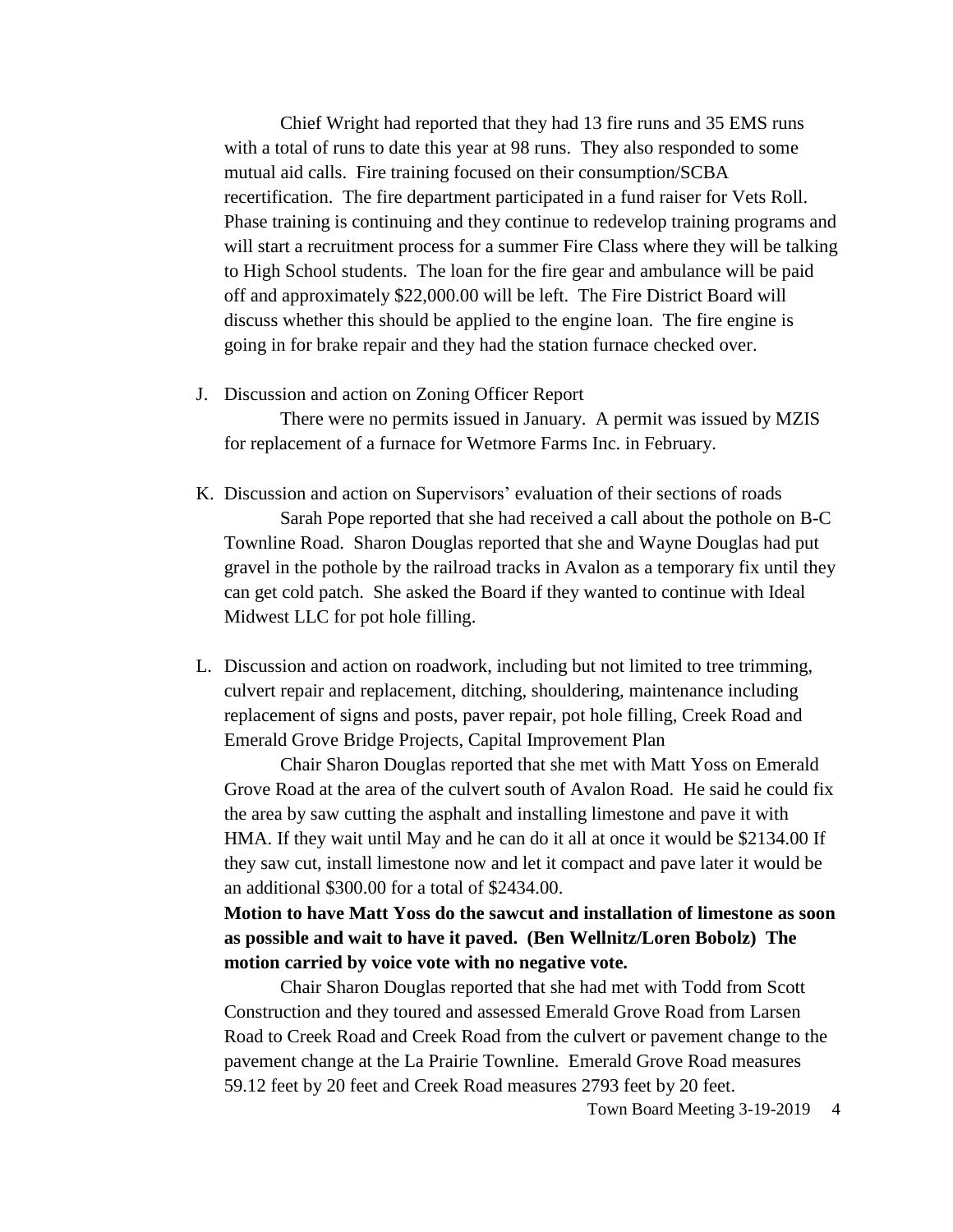Jill Bier will have the Workenders pick up trash along the roads for three days.

- M. Discussion and action on Town Hall Repair Committee Report Nothing.
- N. Discussion and action on approval of Driveway Permit Applications No applications were received.
- O. Discussion and action on approval of Utility Permit Applications No applications were received.

### 6. Citizen Participation

Fred Bobolz presented a copy of notes by a legislative assistant of Amy Loudenbeck on a 2015 meeting on the railroad bridge.

# 7. Announcements and Reports

- **a. The April Town Board meeting will be held on Tuesday, April 16, 2019 immediately following the Annual Town Meeting which will begin at 6:30 p.m. at the Bradford Town Hall.**
- **b. There was no monthly Rock County Sheriff's Report. Sheriff Maria Amadore was present at the beginning of the meeting to take questions. She stated that residents should watch out for people acting suspiciously because this is the time for possible burglaries.**
- **c. The Rock County Unit WTA meeting will be held on Thursday, March 21, 2019 at 7:00 p.m. at the Center Town Hall, 9119 W. County Highway A, Evansville.**
- **d. Neil Palmer will attend the April meeting for information and questions on the proposed Invergy Solar Farm.**
- 8. Treasurer's Report

**Motion to approve the Treasurer's Report. ((Ben Wellnitz/Loren Bobolz) The motion carried by voice vote with no negative vote.**

9. Bills for Approval

**Motion to approve the bills for payment with the addition of \$268.50 for the Town Advocacy Council Membership and \$5291.00 for the Town insurance. (Loren Bobolz/Ben Wellnitz) The motion carried by voice vote with no negative vote.**

10. Adjournment

**Motion to adjourn. (Loren Bobolz/Sarah Pope) The motion carried by voice vote with no negative vote. The meeting was adjourned at 8:51 p.m.**